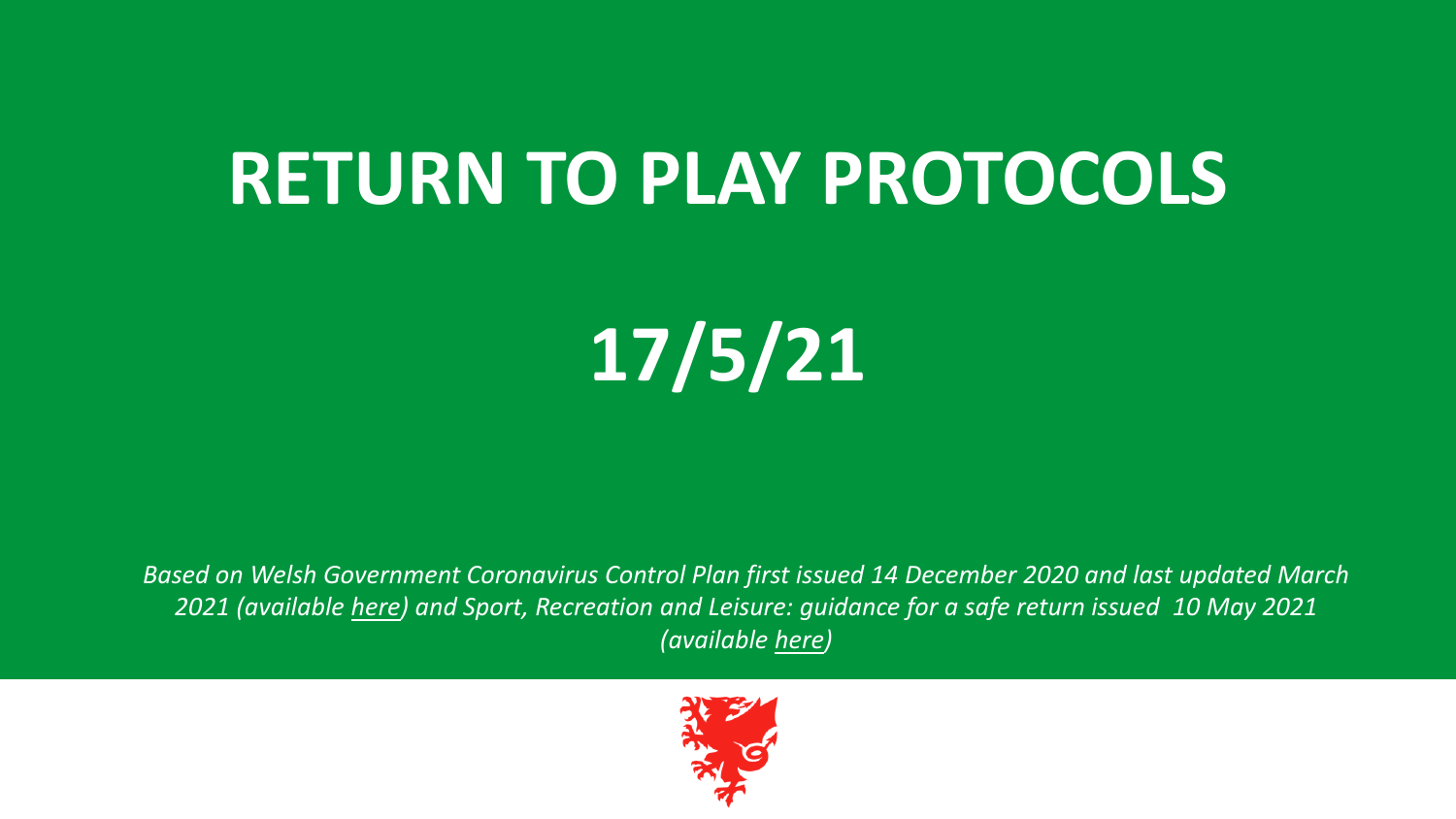## **SUMMARY**

- Number of adults that can gather for organized activity will increase to 50 from Monday 17<sup>th</sup> May 2021.
- Significant development in the number of over 18s that can now be part of match-day squad.
- Number of adults that can gather for indoor activity will also increase from  $17<sup>th</sup>$  May.
- Clubs and leagues will need to be led by the facility provider on the exact number of people now permitted to train at an indoor or outdoor venue.
- Any over 18 match that has previously been sanctioned by the FAW or Area Association and scheduled to be played on or after Monday 17th May 2021, which was conditional upon a maximun of 30 persons, is automatically amended to allow up to 50 persons, as described on Page 4.

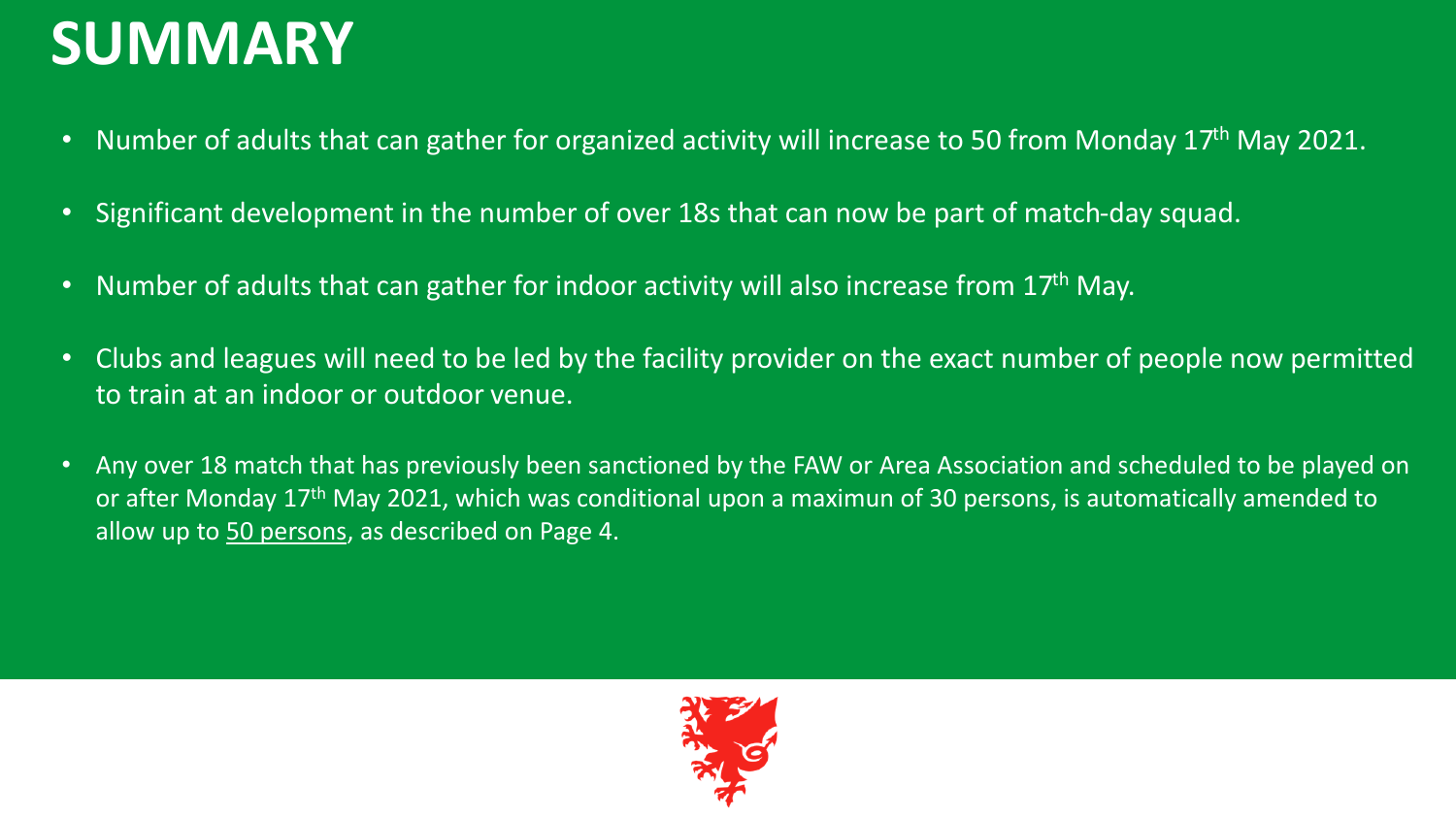# **TRAINING**

- Clubs and leagues will need to be led by the facility provider on the number of people permitted to train at an indoor or outdoor venue
- Based on WG guidance, we would deem the following training numbers appropriate

| Age categories                  | Indoor sports hall | Half-pitch (min. 45 x 45m) | <b>Full-size pitch (min.90x45m)</b> |
|---------------------------------|--------------------|----------------------------|-------------------------------------|
| Under 18 (Year 13 and<br>under) | 1 group of 20      | 1 group of 35              | 2 groups of 35                      |
| Over 18                         | 1 group of 20      | 1 group of 25              | 2 groups of 25                      |

- All persons involved must complete a self-assessment for COVID-19 symptoms check prior to every training session.
- This number will need to include players and coaches. First aiders and COVID Officers are exempt.
- 1:16 (qualified coach:player) ratio must be adhered to at all times for U18s
- All training equipment including goalposts must be sanitised before and after every training session or fixture
- Clubs should follow guidelines on cleaning in a non-healthcare setting [here](https://www.gov.uk/government/publications/covid-19-decontamination-in-non-healthcare-settings/covid-19-decontamination-in-non-healthcare-settings)

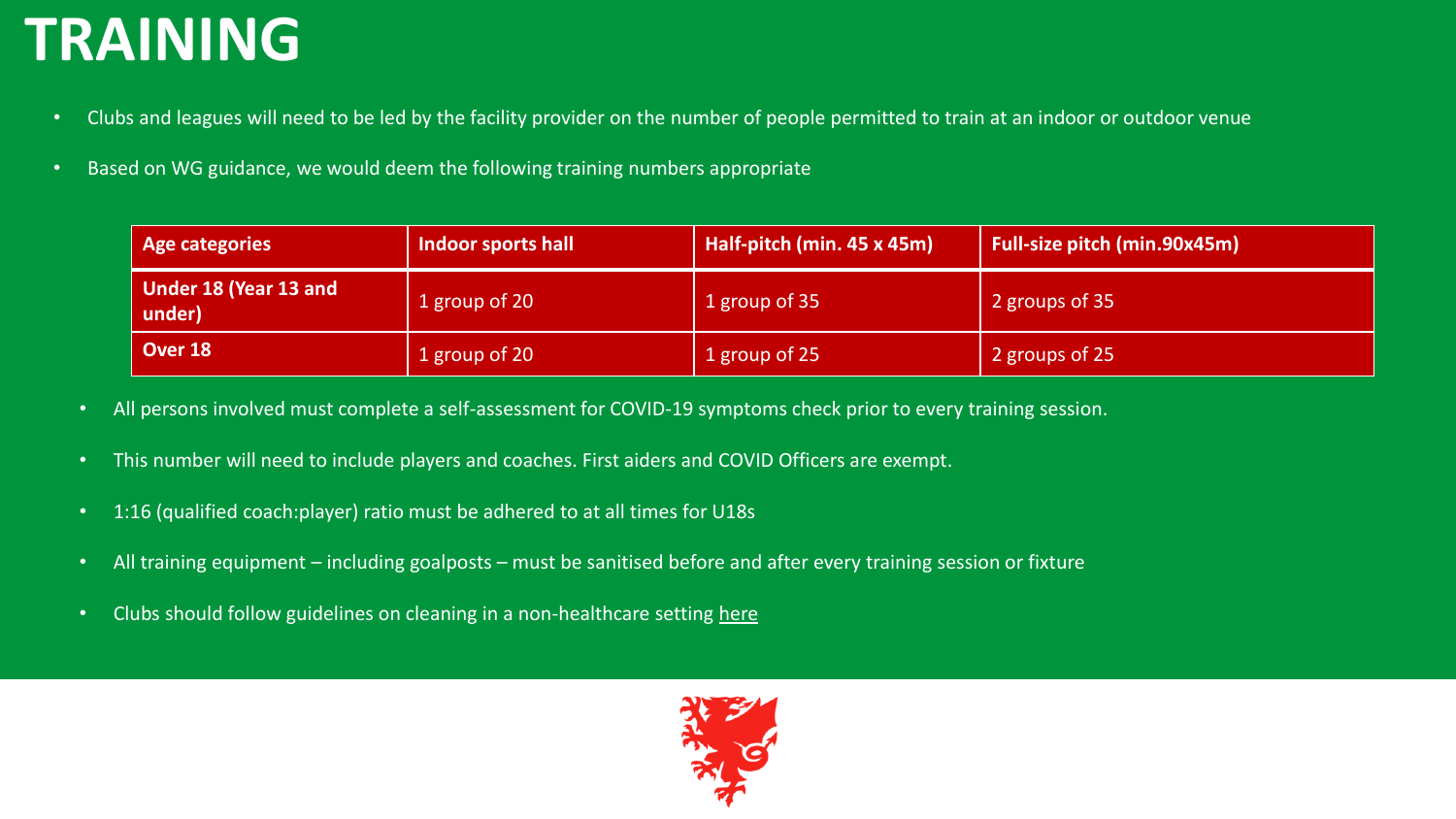## **matches (U18)**

**Under 6 – 12** Matches should follow **[Small-sided football](http://www.fawtrust.cymru/files/8015/9403/4173/FAW_Small_Sided_Football_Regulations.pdf)** regulations

**Under 13 – 18** Max. 20 players per squad

#### **Volunteer participants**

- $\triangleright$  Up to 3 coaches/first aiders per team
- ➢ 1 COVID-19 Officer / Operational Lead per team
- $\geq 1$  Referee
- $\triangleright$  League officials

If hiring facilities, clubs and leagues will need to be led by the facility provider on the exact number of people permitted to be involved in a match

# **matches (OVER 18)**

Based on the 50-person limit for organised outdoor activity issued by Welsh Government, the number of people permitted to be involved in a match-day are

- $\triangleright$  Up to 20 players per home team squad
- $\triangleright$  Up to 20 players per away team squad
- $\triangleright$  4 coaches per team = 8 in total
- $\triangleright$  1 Referee\*

First aiders, COVID-19 Officers, club secretaries and league officials are exempt.

*\*To accommodate assistant referees, if required, the away team squad will need to be capped at 19 players* 

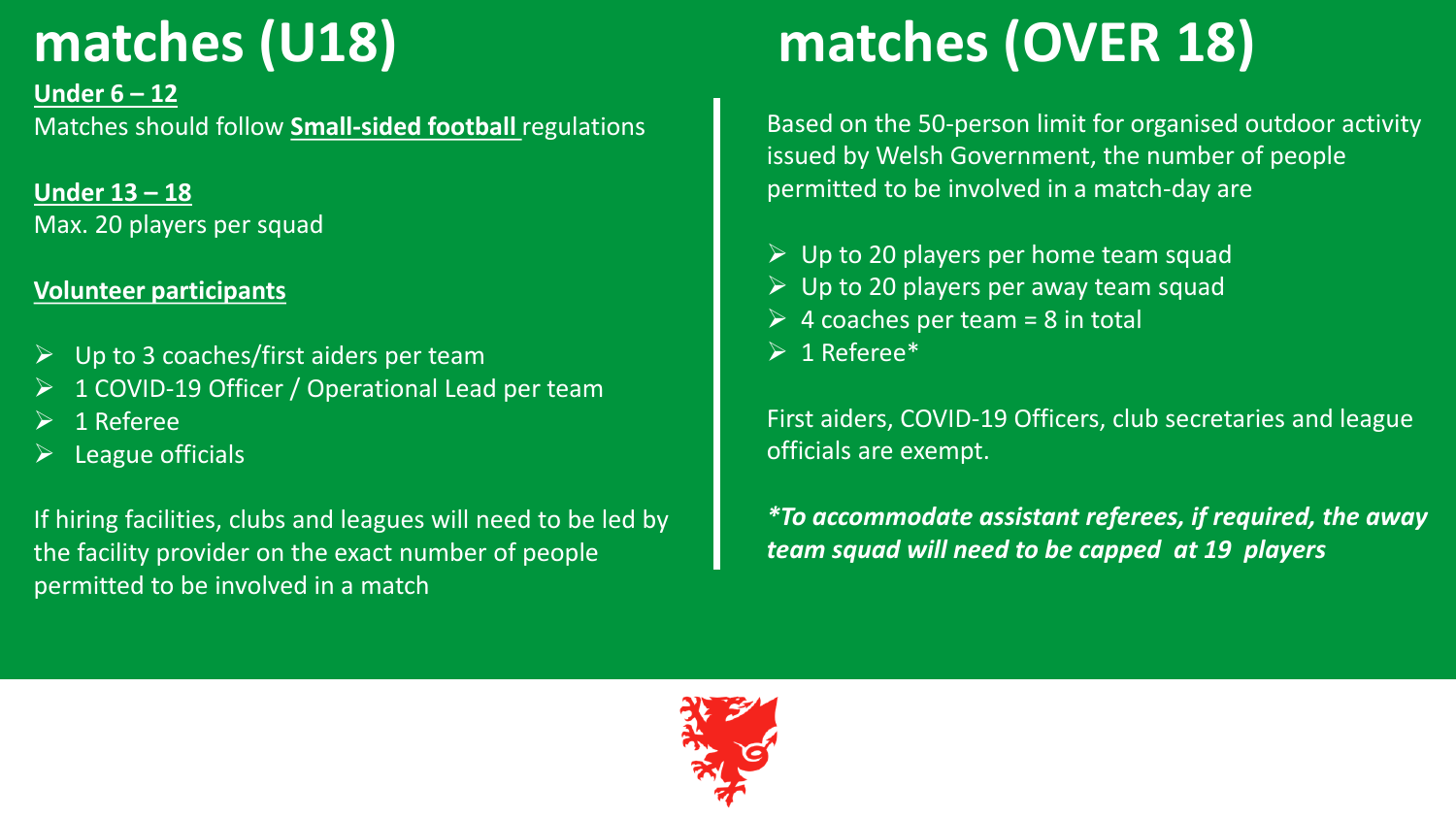#### **MATCH-DAY PROTOCOLS**

- 1. We would advise all persons involved should be temperature tested prior to being allowed entry into the playing area.
- 2. The host club must ensure, upon arrival, that all persons involved have completed a [self-assessment](http://contentfaw.aws-skybrid.co.uk/files/4916/1693/2439/COVID-19_SELF-ASSESSMENT_QUESTIONNAIRE.pdf) for COVID-19 symptoms check. Entry should be refused to anyone who is unable to provide assurance that they have done so and that to the best of their knowledge it is safe for them to take part. Anyone refused entry on this basis must be instructed to immediately self-isolate.
- 3. All participants must remain socially distanced during breaks in play with spaced areas for equipment and refreshment storage for each individual including officials and substitutes.
- 4. Clubs should strictly limit the time spent congregating at a venue before activity begins. Social and physical [distancing](https://gov.wales/node/29201) measures must be applied at such times. Meet-up times should reflect this.
- **5. No changing rooms should be used** players should arrive in training or playing kit. Exceptions may be made where safety and safeguarding measures require their use.
- 6. Only people from one other extended household can travel together in a vehicle.
- 7. No-one should leave home to participate in the match if they, or someone they live with, is **[symptomatic](https://gov.wales/node/29198#section-38123)** or have been informed to self-isolate.
- 8. The match must be played 'behind closed doors' unless there are people who need to attend
- 9. 2 designated areas should be marked pitch-side these should be used to house home and away team players and coaches during match-play
- 10. Water bottles or other refreshment containers, should in no circumstances be shared. Participants will need to bring their own, in a named container.
- 11. The coach/COVID officer is responsible for disinfecting each ball when it goes out of play. We would encourage 'pass-ins' to replace 'throw-ins' where possible.
- 12. Toilets should be opened for pre-match, match and for 30 minutes following. Toilets should be cleaned regularly in line with Welsh Government guidance for sports, clubs and [facilities.](https://gov.wales/node/30814#section-44228) Toilets capacity should be managed via entry and exit and to allow for the 2m physical distancing to be maintained.
- 13. All equipment including goalposts must be sanitised before and after every fixture. Clubs should follow guidelines on cleaning in a non-healthcare setting [here](https://www.gov.uk/government/publications/covid-19-decontamination-in-non-healthcare-settings/covid-19-decontamination-in-non-healthcare-settings)
- 14. Ground staff are permitted on the pitch before the warm-up and 15 minutes after the conclusion of the match

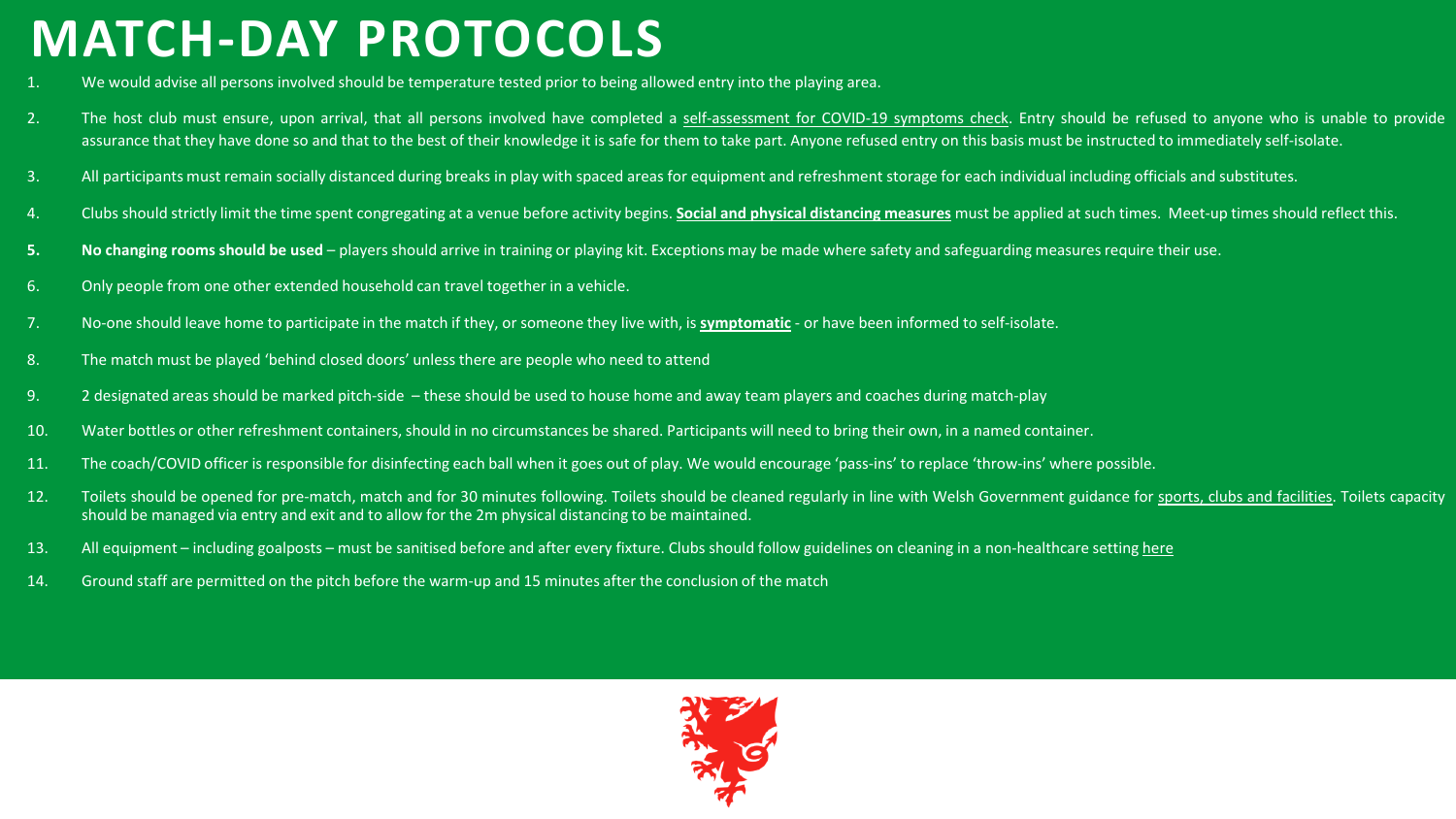### **SPECTATORS**

- Welsh Government guidelines state "supporters and other spectators should generally be limited **to only those persons who need to attend**, e.g. parents or [guardians of children who require their attendance for health or safeguarding reasons.](https://gov.wales/sport-recreation-and-leisure-guidance-phased-return-html#section-58582)
- Under the terms of those "who need to attend", a parent/guardian would be permitted to attend a match or training session
	- ➢ in a supervisory capacity if they are concerned about their child being left on their own
	- $\triangleright$  if there is a medical condition that meant it was advisable for a parent/guardian to be pitch-side to support the club
	- $\triangleright$  if there is a welfare reason for a parent/guardian to be present pitch-side
- Any person(s) who need to attend "they are to remain physically distanced from each other and from the area of play at all times, including accessing and [leaving the venue, use of any facilities \(wearing face coverings as appropriate where facilities are indoors\) and whilst watching game play. Any such spectators](https://gov.wales/sport-recreation-and-leisure-guidance-phased-return-html#section-58582)  should use this as an excuse to socialize, and should be discouraged from shouting, cheering etc."
- Parents/guardians, who do not meet the above criteria, would be permitted to remain within the wider facility area, e.g. club car park or away from the pitch at a public park, after they have dropped their child at the designated drop off area to meet their club coach.
- Any person(s) who remain on Club premises or within the wider facility on a public park should remain in their vehicles where possible and should follow government guidelines at all times.
- Clubs are reminded of the legal duty to ensure that any person(s) present on premises occupied by the Club are reasonably safe by communicating this guidance clearly
- Over the coming weeks, 9 test events will take place. These test events, commissioned by Welsh Government, will inform future guidance related to the return of spectators and mass participation events including the return of tournaments.

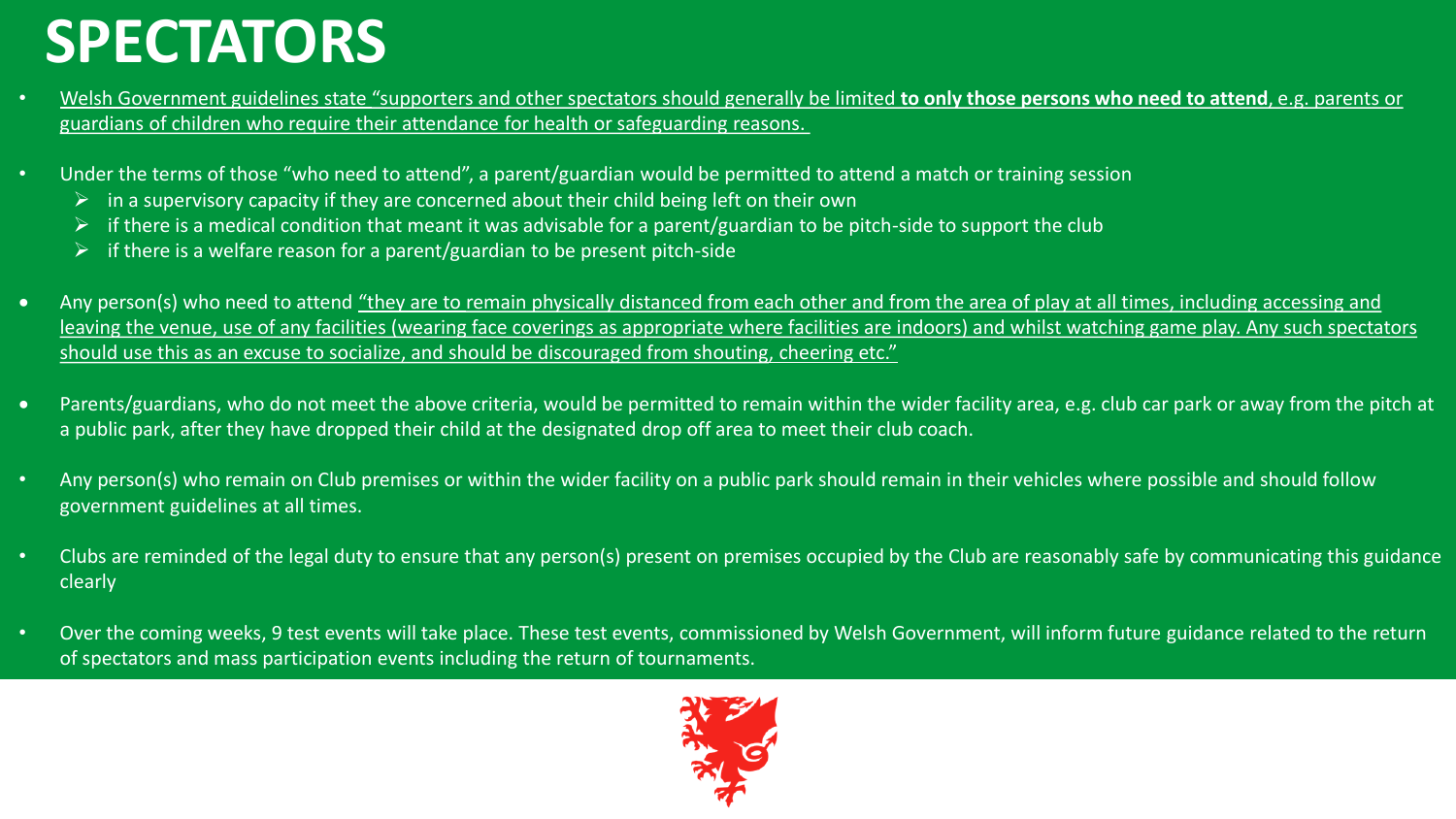#### **Track, trace and protect service**

- All clubs are required to support NHS Track, Trace and Protect service by registering the name and contact telephone number of all individuals involved in training sessions and matches
- NHS Track, Trace and Protect service will determine if an individual is required to selfisolate if there has been a positive case amongst a team member, opposition player, coach or official
- Clubs and individuals should contact Public Health Wales on 119 if they are unsure if they need to self-isolate